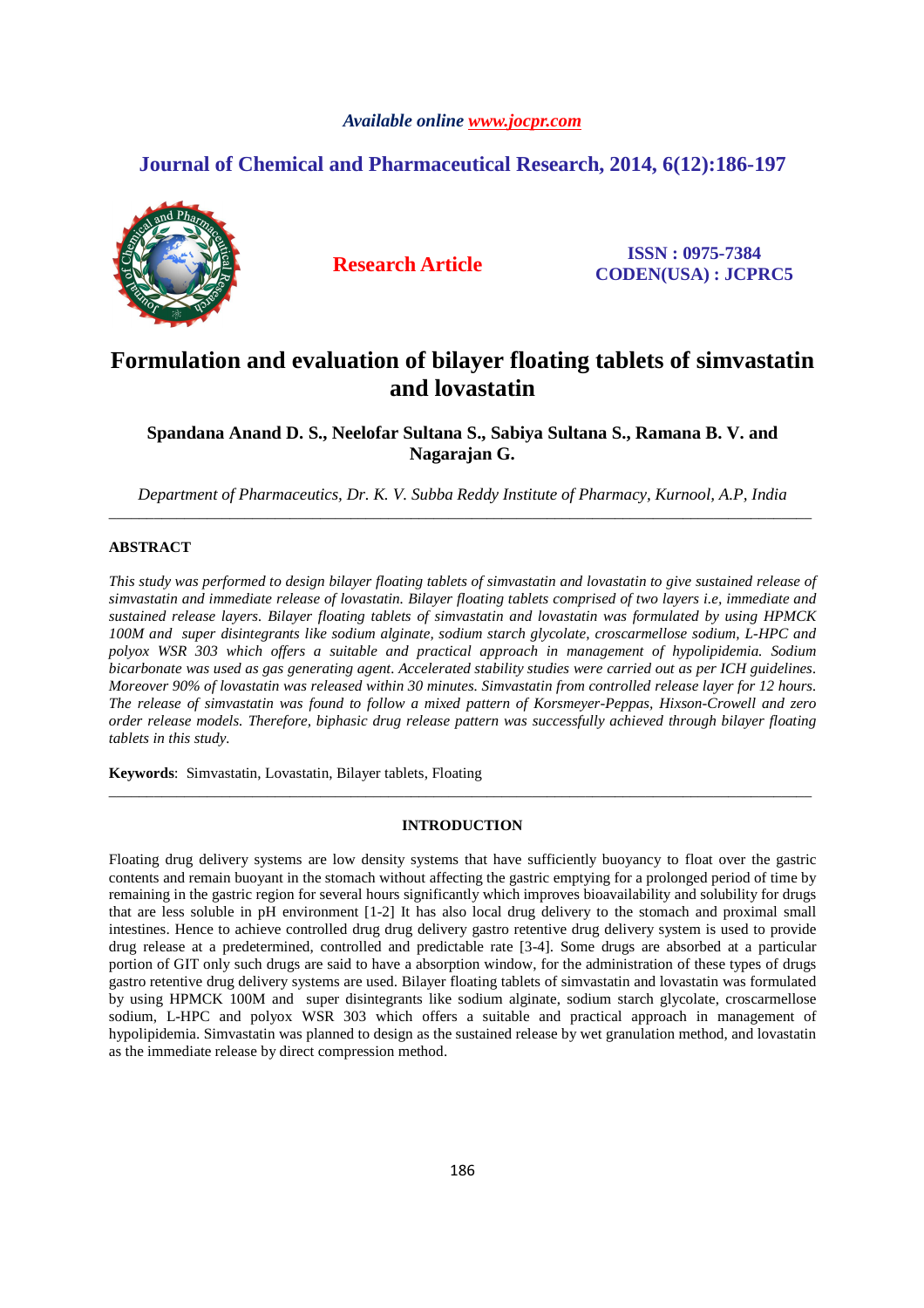# **EXPERIMENTAL SECTION**

*\_\_\_\_\_\_\_\_\_\_\_\_\_\_\_\_\_\_\_\_\_\_\_\_\_\_\_\_\_\_\_\_\_\_\_\_\_\_\_\_\_\_\_\_\_\_\_\_\_\_\_\_\_\_\_\_\_\_\_\_\_\_\_\_\_\_\_\_\_\_\_\_\_\_\_\_\_\_*

**Materials**: simvastatin, sodium starch glycolate, croscarmellose sodium, L-HPC, microcrystalline cellulose, sodium bicarbonate, HPMCK100, PVPK-30, sodium bicarbonate, magnesium sterate, iso propyl alcohol.

#### **1. Preparation of immediate layer of simvastatin by Direct compression method:**

1. Drug and super disintegrants (Sodium starch glycolate, Croscarmellose sodium and L-HPC) pass through 40 # mesh separately and then transfer it to poly bag and mix it for 3 minutes.

2. Add other excipients to the above mixture. Finally add the Glidant (Magnesium Stearate) to the above blend mix it for 2min.[Refer table 1,]

| S.NO. | <b>INGREDIENTS</b>         | S1<br>(mg) | S <sub>2</sub><br>(mg) | <b>S3</b><br>(mg) | S4<br>(mg)     | S5<br>(mg) | 86<br>(mg) |
|-------|----------------------------|------------|------------------------|-------------------|----------------|------------|------------|
|       | Simvastatin                | 20         | 20                     | 20                | 20             | 20         | 20         |
| 2     | Sodium starch glycolate    | 5          | 10                     |                   |                |            |            |
| 3     | Croscarmellose sodium      |            |                        | 5                 | 10             |            |            |
| 4     | L-HPC                      |            |                        |                   |                |            | 10         |
| 5     | Microcrystalline Cellulose | 72         | 67                     | 72                | 67             | 72         | 67         |
| 6     | vellow iron oxide          | 0.25       | 0.25                   | 0.25              | 0.25           | 0.25       | 0.25       |
|       | Aerosil-200                | 0.75       | 0.75                   | 0.75              | 0.75           | 0.75       | 0.75       |
| 8     | Magnesium stearate         | 2          | 2                      | $\mathfrak{D}$    | $\mathfrak{D}$ | 2          | 2          |
|       | Total wt                   | 100        | 100                    | 100               | 100            | 100        | 100        |

**Table 1, Composition of Immediate Layer Containing Simvastatin** 

# **2. Preparation of floating matrix layer of lovastatin by wet granulation method:**

1. Drug and polymer (HPMC K100M, Sodium Alginate and Polyox WSR 303) pass through 40 # mesh separately and then transfer it to poly bag and mix it for 3 minutes.

2.Binder (PVPK-30) dissolved in isopropyl alcohol which is used as a granulating agent.

3. Above drug-polymer blend is granulated by using binder solution.

4. Dry the prepared granules in the tray dryer for not more than 20 min at  $60^{\circ}$ C.

5. Add other excipients to the above mixture. Finally add the Glidant (Magnesium Stearate) to the above blend mix it for 2min.

6.Compressed the above lubricated blend by using suitable punches.[Refer table 2,]

### **Table 2, Composition of Floating matrix Layer Containing Lovastatin**

| S.NO.          | <b>INGREDIENTS</b>         | L1  | L <sub>2</sub> | L <sub>3</sub> | L4                       | L5             | L6             | L7             | L8  | L9  |
|----------------|----------------------------|-----|----------------|----------------|--------------------------|----------------|----------------|----------------|-----|-----|
|                | Lovastatin                 | 50  | 50             | 50             | 50                       | 50             | 50             | 50             | 50  | 50  |
| $\mathfrak{D}$ | HPMC K100M                 | 20  | 40             |                |                          |                | ۰              | 20             | 20  |     |
| 3              | POLY0X WSR 303             |     |                | 20             | 40                       | $\overline{a}$ | $\overline{a}$ | 20             |     | 20  |
| 4              | Sodium alginate            |     |                |                | $\overline{\phantom{0}}$ | 20             | 40             | $\overline{a}$ | 20  | 20  |
| 5              | Sodium bicarbonate         | 30  | 30             | 30             | 30                       | 30             | 30             | 30             | 30  | 30  |
| 6              | Microcrystalline Cellulose | 140 | 120            | 140            | 120                      | 140            | 120            | 120            | 120 | 120 |
| ┑              | <b>PVP K-30</b>            |     | 5              | 5              | 5                        | 5              | 5              | 5              | 5   | 5   |
| 8              | Iso Propyl Alchol          | q.s | q.s            | q.s            | q.s                      | q.s            | q.s            | a.s            | q.s | q.s |
| 9              | <b>Magnesium Stearate</b>  | 3   | 3              | 3              | 3                        | 3              | 3              | 3              | 3   | 3   |
| 10             | Talc                       | 2   | 2              | 2              | $\overline{c}$           | 2              | 2              | 2              | 2   | 2   |
|                | <b>Total Wt</b>            | 250 | 250            | 250            | 250                      | 250            | 250            | 250            | 250 | 250 |

# **Pre formulation studies:**

**Compatibility Studies by FTIR:** 

Compatibility must be established between the active ingredient and other excipients to produce a stable, efficacious, attractive and safe product. So before producing the actual formulation, compatibility of Simvastatin and Lovastatin with polymers and other excipients were tested using the Fourier Transform Infrared Spectroscopy(FT-IR). For this study, potassium bromide (KBr) pellet method was employed. The samples were thoroughly mixed with dry powdered potassium bromide. The mixture was compressed to form a disc. The disc was placed in the spectrophotometer and the spectrum was recorded. The application of infra-red spectroscopy lies more in the qualitative identification of substances either in pure form or in the mixtures and as a tool in establishment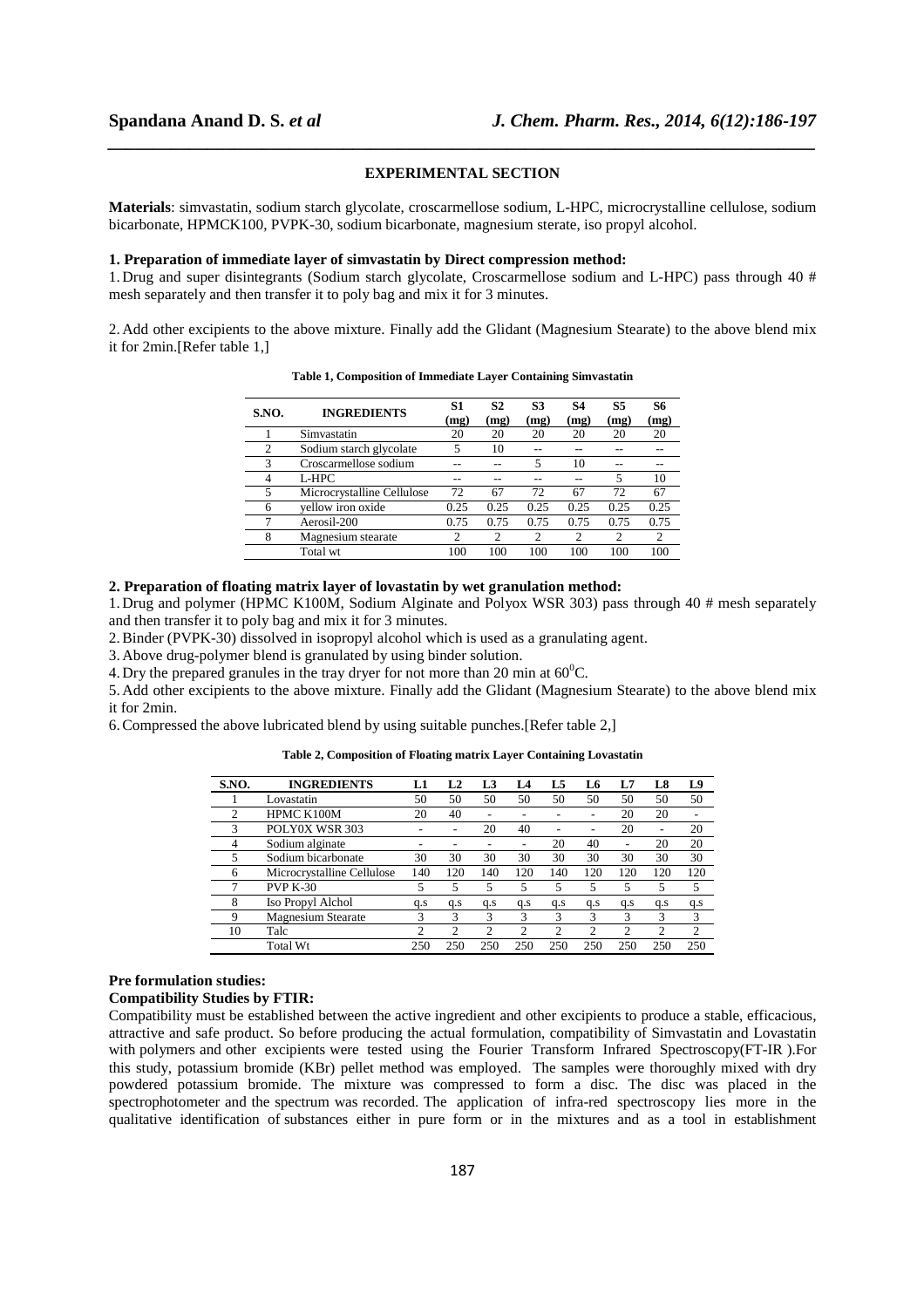of the structure. Since I.R. is related to covalent bonds, the spectra can provide detailed information about the structure of molecular compounds. [Refer fig, 3, 4, 5, 6]

*\_\_\_\_\_\_\_\_\_\_\_\_\_\_\_\_\_\_\_\_\_\_\_\_\_\_\_\_\_\_\_\_\_\_\_\_\_\_\_\_\_\_\_\_\_\_\_\_\_\_\_\_\_\_\_\_\_\_\_\_\_\_\_\_\_\_\_\_\_\_\_\_\_\_\_\_\_\_*

#### **Evaluation:**

#### **1. Pre-compression parameters: (a) Angle of Repose:**

Angle of repose is defined as the maximum angle possible between the surface of a pile of the powder and the horizontal plane. The angle of repose is calculated by using equation

Angle of repose ( $\Theta$ ) =Tan<sup>-1</sup> (h/r)

Where, h=height of pile, r=radius of the base of the pile,  $\theta$  =angle of repose

#### **(b)Bulk density determination:**

Weighed quantity of the powder (W) is taken in a graduated measuring cylinder and volume ( $V_0$ ) is measured and bulk density is calculated using the formula.

Bulk density (BD) **=** Weight of the powder/Volume of powder

# **(C) Tapped density determination:**

The graduated cylinder was fixed in the 'Tapped Densitometer' and tapped for 500, 750 and 1250 times until the difference in the volume after consecutive tappings was less than 2%. The final reading was denoted by  $(V_f)$ .

Tapped density (TD) =  $W/V_f g/ml$ 

# **(d) Carr's Index or Compressibility index:**

It is simple, fast and popular method of predicting powder flow characteristics**.** 

Carr's index  $(\%)$  = [(Tapped Density-Bulk Density) / Tapped Density] X 100

# **e) Hausner's ratio:**

It indicates the flow properties of powder and is measured by the ratio of tap density to bulk density.

## **2. Post compression parameters:**

### **a. Weight variation:**

The weight variation test is done by weighing 20 tablets individually, calculating the average weight and comparing the individual weights to the average.[Refer table ,6]

### **b. Hardness Test:**

The hardness of the tablets was determined using Monsanto hardness tester. It is expressed in  $kg/cm<sup>2</sup>$ . Three tablets were picked randomly and analyzed for hardness. The mean values were then calculated. [Refer table, 6]

# **c. Friability:** It is usually measured by the use of the Roche friabilator.

Method: A number of tablets were weighed and placed in apparatus as they fall 6 inches in each turn within the apparatus. After treatment of 4 minutes or 100 revolutions, the tablets are weighed and the weighed tablets are compared with the initial weight. The loss due to abrasion is a measure of the tablet friability. Its value is expressed by the percentage. The percentage friability was determined by the formula:

% friability =  $(W_1-W_2)/W_1 X 100$ 

 $W_1$  = Weight of tablets before test,  $W_2$  = Weight of tablets after test [Refer table, 6]

#### **d. Drug Content:**

# **Standard graph of Simvastatin in 0.1N HCl (1.2 pH buffer):-**

The construction of standard calibration curve of Simvastatin was done by using 0.1N HCl as the medium. Simvastatin was found to have the maximum absorbance at 238 nm. The standard graph of Simvastatin in 0.1N HCl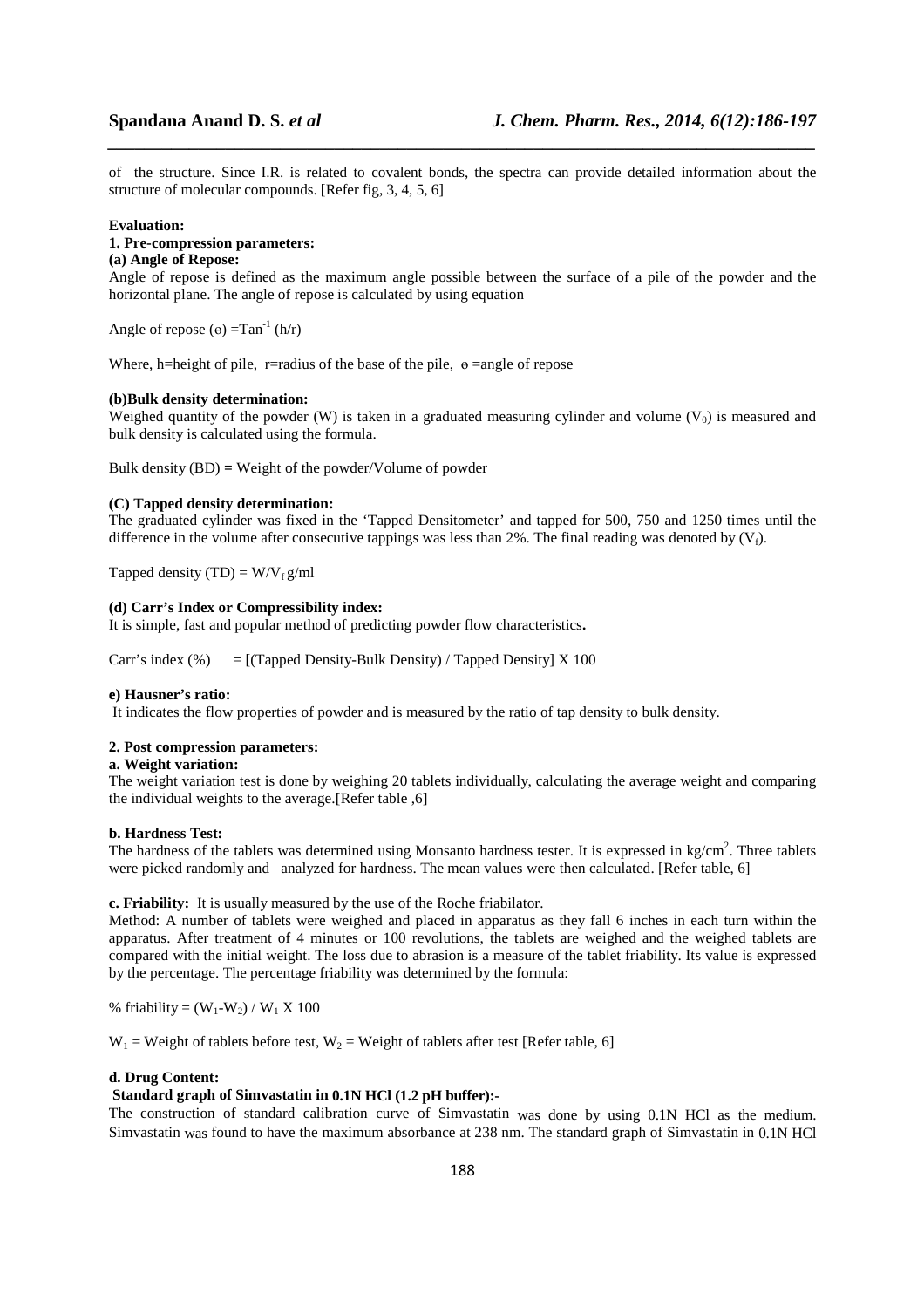was constructed by making the concentrations of 2µg/ml, 4µg/ml, 6 µg/ml, 8 µg/ml and 10 µg/ml solutions. The absorbance of solutions was examined under UV- spectrophotometer at an absorption maximum of 238 nm. The standard graph of Simvastatin was constructed by taking the absorbance on Y-axis and concentrations on Xaxis.[Refer table1,fig,1]

*\_\_\_\_\_\_\_\_\_\_\_\_\_\_\_\_\_\_\_\_\_\_\_\_\_\_\_\_\_\_\_\_\_\_\_\_\_\_\_\_\_\_\_\_\_\_\_\_\_\_\_\_\_\_\_\_\_\_\_\_\_\_\_\_\_\_\_\_\_\_\_\_\_\_\_\_\_\_*

# **Standard graph of Lovastatin in 0.1N HCl (1.2 pH buffer):-**

The construction of standard calibration curve of Lovastatin was done by using 0.1N HCl (1.2 pH buffer) as the medium. Lovastatin was found to have the maximum absorbance at 245 nm. The standard graph of Lovastatin in 0.1N HCl (1.2pH buffer) was constructed by making the concentrations of 2µg/ml, 4µg/ml, 6 µg/ml, 8 µg/ml and 10 µg/ml solutions. The absorbance of solutions was examined under UV- spectrophotometer at an absorption maximum of 245 nm. The standard graph of Lovastatin was constructed by taking the absorbance on Y-axis and concentrations on X-axis. [Refer table2, fig, 2]

Ten tablets were selected randomly and crushed, from that average weight of one tablet was dissolved using 20ml methanol and 20ml of 0.1N HCl until drugs get dissolved then added the dissolution media (0.1N HCl) to make volume 100ml, 0.45µ membrane filter. Standard also performed with the same concentration then this would read at 238 nm, 245 nm by UV spectroscopy.

Amount of drug =  $Sample$  absorbance  $\times$ Std.dilution  $\times$  Conversion factor  $\times$  100 Std.absorbance Sample dilution

Conversion factor for Simvastatin  $=$  Molecular wt of Simvastatin

Conversion factor Lovastatin  $=$  Molecular wt of Lovastatin

$$
\frac{\text{Amount}}{\text{/2414}} = \frac{\text{Amount}}{\text{Label claim}}
$$

Label Claim  $= 40$  mg (Simvastatin) and 50 mg (Lovastatin)

# **e. In-Vitro Dissolution Studies:**

The drug release from floating bilayer tablets can be studied by the invitro dissolution studies using USP II paddle apparatus at a speed of 5 rpm using 0.1N HCl (1.2 pH) with a volume of 900ml at a temperature of  $37+0.5^0$ c. The samples were withdrawn at predetermined time points, and were analyzed spectrophotometrically at 245 nm and 238 nm. [Refer table, 3 fig, 7 8]

| Apparatus             | <b>USP</b> apparatus II (Paddle)                                        |
|-----------------------|-------------------------------------------------------------------------|
| Agitation speed (rpm) | 50rpm                                                                   |
| Medium                | $0.1N$ HCl $(1.2$ pH $)$                                                |
| Volume                | 900 ml                                                                  |
| Temperature           | $37.0 + 0.5 \degree C$                                                  |
| Time:                 | $5, 10, 15, 30, 45, 60$ min (for immediate layer of Simvastatin)        |
|                       | and 1, 2, 4, 6, 8 and 12 hrs (for Floating matrix layer of Lovastatin). |
| Wavelengths           | 238 nm and 245 nm                                                       |

#### **Table 3, speed of usp apparatus**

**f. In-vitro drug release Kinetics studies for optimized formulation:** 

 The results of in-vitro drug profiles obtained for all the formulations were fitted into four models of data treatment as follows.

1. Cumulative percent drug released versus time (zero-order kinetic model).

2. Log cumulative percent drug remaining versus time. (First-order kinetic model).

3. Cumulative percent drug released versus square root of time (Higuchi's model).

4. Log cumulative percent drug released versus log time (Korsmeyer-Peppasequation).

[Refer table, 9 fig, 9 10 11 12 13]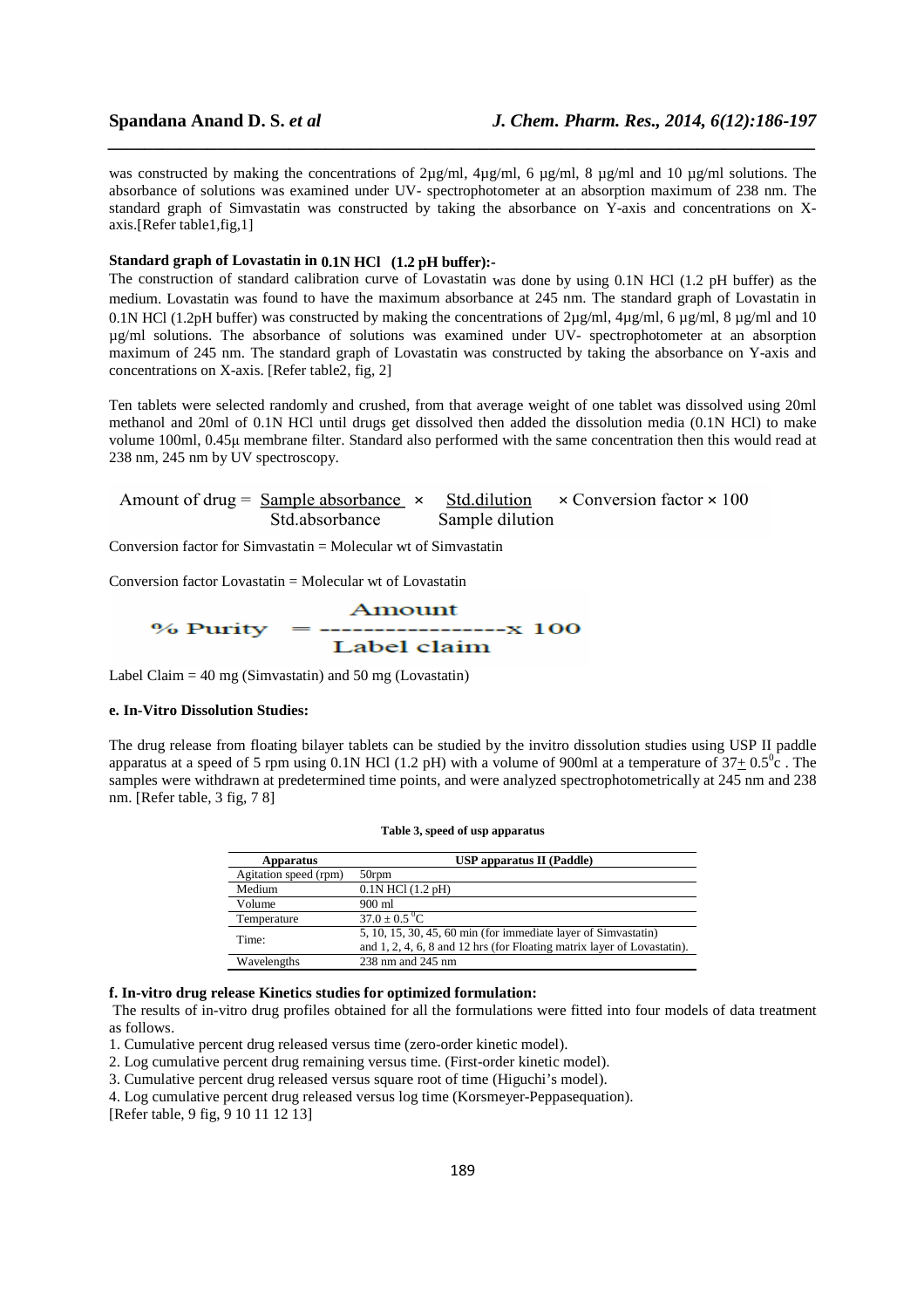### **g. Accelerated stability study of optimized formulations:**

Accelerated stability study was carried out for optimized formulations, to assess its stability as per ICH guidelines. The optimized formulation were wrapped in the laminated aluminum foils and was placed in the accelerated stability chamber (6CHM-GMP, Remy Instrument Lit, Mumbai) at elevated temperature and humidity condition of  $40^{\circ}$ C/ 75%RH and a control sample was placed at an ambient condition for a period of months. Sampling was done at a predetermined time in days of initial 1, 30, 60 and 90 interval respectively. At the end of study, samples were analyzed for the drug content, in vitro drug release profile and other physicochemical parameters.[Refer table ,10]

*\_\_\_\_\_\_\_\_\_\_\_\_\_\_\_\_\_\_\_\_\_\_\_\_\_\_\_\_\_\_\_\_\_\_\_\_\_\_\_\_\_\_\_\_\_\_\_\_\_\_\_\_\_\_\_\_\_\_\_\_\_\_\_\_\_\_\_\_\_\_\_\_\_\_\_\_\_\_*

# **RESULTS AND DISCUSSION**

# **Calibration curves of simvastatin and lovastatin:**

**Table 4, Standard graph values for Simvastatin** 

| <b>S. NO.</b> | CONCENTRATION (µg/ml) | <b>ABSORBANCE</b> |
|---------------|-----------------------|-------------------|
|               |                       |                   |
|               |                       | 0.156             |
|               |                       | 0.307             |
|               |                       | 0.452             |
|               |                       | 0.607             |
|               |                       | 0.732             |





**Table 5, Standard graph of Lovastatin** 

| <b>S. NO.</b> | CONCENTRATION (µg/ml) | <b>ABSORBANCE</b> |
|---------------|-----------------------|-------------------|
|               |                       |                   |
|               |                       | 0.185             |
|               |                       | 0.345             |
|               |                       | 0.526             |
|               |                       | 0.722             |
|               |                       | 0.907             |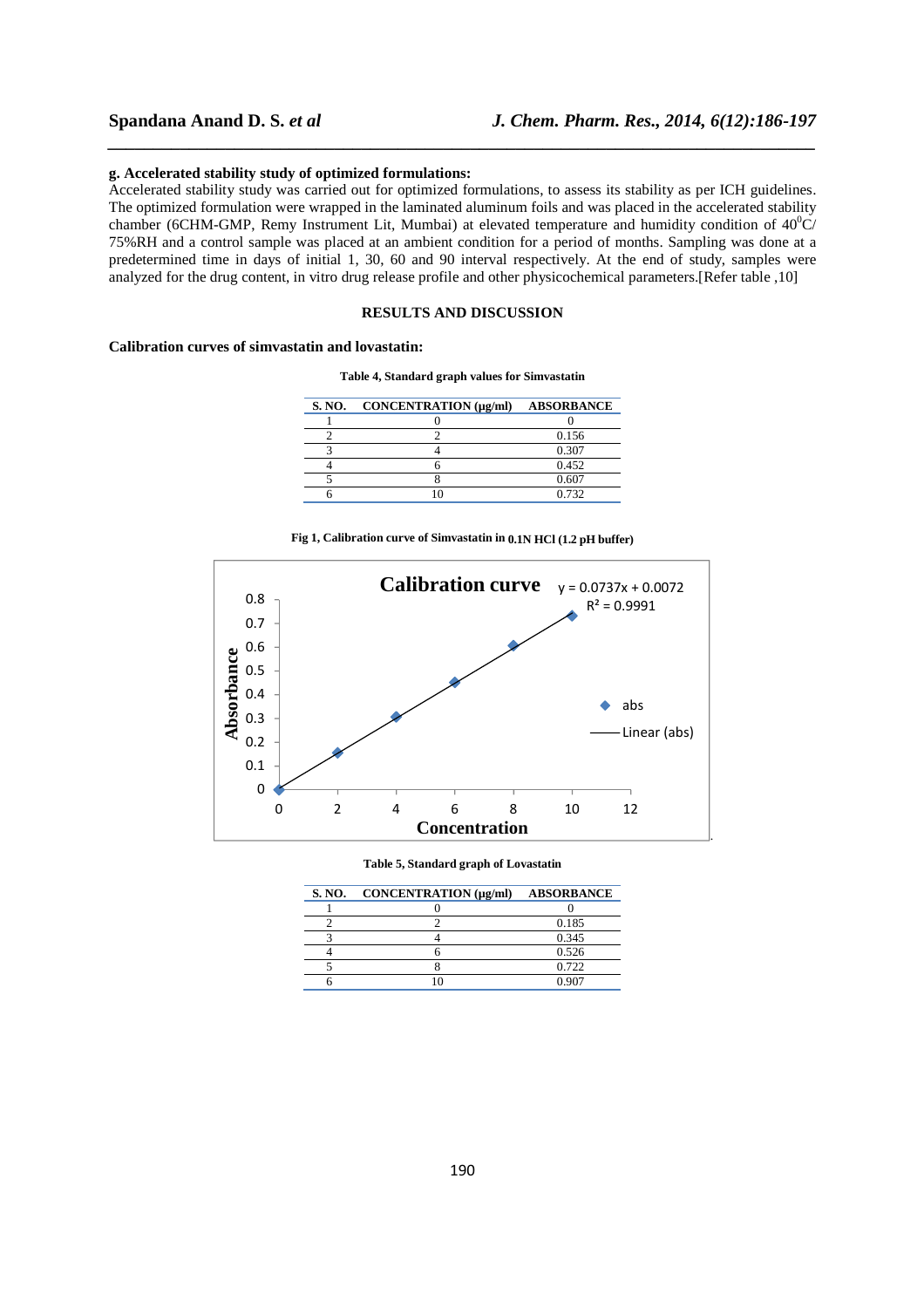

*\_\_\_\_\_\_\_\_\_\_\_\_\_\_\_\_\_\_\_\_\_\_\_\_\_\_\_\_\_\_\_\_\_\_\_\_\_\_\_\_\_\_\_\_\_\_\_\_\_\_\_\_\_\_\_\_\_\_\_\_\_\_\_\_\_\_\_\_\_\_\_\_\_\_\_\_\_\_* **Fig 2, Calibration curve of Lovastatin in 0.1N HCl (1.2 pH buffer)** 

Calibration curve of simvastatin and lovastatin was constructed using using 0.1 N HCl as the medium. Graph was plotted by taking concentration on x-axis and absorbance on y-axis.

# **FT-IR graph for Simvastatin Pure drug and optimized formulation :**

#### **Fig 3, FT-IR graph for Simvastatin Pure drug**



**Fig 4, FT-IR graph for Simvastatin optimized formulation** 



FTIR spectroscopy was used to study the possible interactions between Simvastatin and the polymer in the Optimized formulation. All major peaks of Simvastatin were observed at wave numbers 3551 cm-1 (free O–H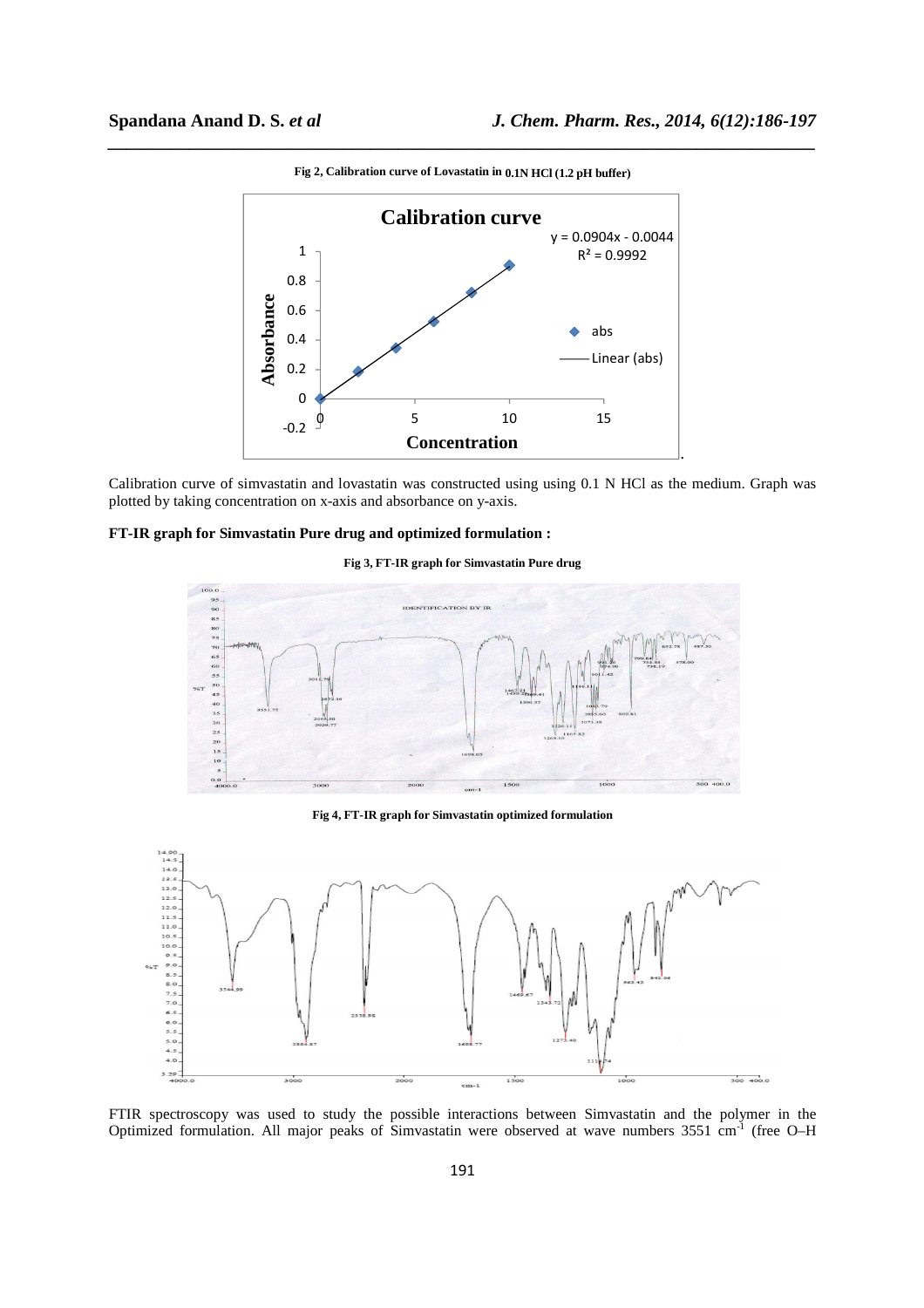stretching vibrations); 3011, 2955, and 2872 cm<sup>-1</sup> (C–H stretching vibrations); and 1698 cm<sup>-1</sup> (stretching vibration of ester and lactone carbonyl functional groups) were retained in Optimized formulation, which clearly indicate that no interaction exists between pure drug and polymer in Optimized formulation. [Refer fig, 3, 4]

*\_\_\_\_\_\_\_\_\_\_\_\_\_\_\_\_\_\_\_\_\_\_\_\_\_\_\_\_\_\_\_\_\_\_\_\_\_\_\_\_\_\_\_\_\_\_\_\_\_\_\_\_\_\_\_\_\_\_\_\_\_\_\_\_\_\_\_\_\_\_\_\_\_\_\_\_\_\_*



### **FT-IR graph for Lovastatin Pure drug and optimized formulation :**

**Fig 6, FT-IR graph for Lovastatin optimized formulation** 



Infrared spectra of Lovastatin as well as its optimized formulation are presented. Pure Lovastatin spectra showed sharp characteristic peaks at 3548.38, 1709.59, and 1266.04cm<sup>-1</sup>.The FT-IR spectra of optimized formulation showed almost all the bands of pure drug, without affecting its peak position and trends, which indicated the absence of well-defined interactions between the drug and the polymer. [Refer fig, 5, 6]

#### **Evaluation of the Prepared Tablets for Optimized Physical Parameters:**

| Table 6, Evaluation Parameters for Optimized physical formulation |  |  |
|-------------------------------------------------------------------|--|--|
|-------------------------------------------------------------------|--|--|

| parameters          | SL 1         | SL2           | SL 3        | SL <sub>4</sub> | SL5           | SL 6        | SL7          | SL 8         | SL <sub>9</sub> |
|---------------------|--------------|---------------|-------------|-----------------|---------------|-------------|--------------|--------------|-----------------|
| Weight variation    | $350+0.4$    | $349+0.3$     | $348+0.7$   | $350+0.1$       | $349+0.3$     | $350+0.2$   | $349+0.9$    | $350+0.8$    | $350+0.1$       |
| Thickness (mm)      | $2.5 + 0.4$  | $2.6 + 0.4$   | $2.3 + 0.4$ | $2.6 + 0.4$     | $2.5 + 0.4$   | $2.5 + 0.3$ | $2.5 + 0.2$  | $2.5+0.1$    | $2.5 \pm 0.2$   |
| Hardness $(kg/cm2)$ | $6.9+1.4$    | $64+12$       | $6.2 + 1.2$ | $6.9 + 0.9$     | $6.4 + 1.9$   | 6.1+1       | $62+15$      | 63+16        | $6.2 + 1.4$     |
| Friability (%)      | $0.12 + 0.2$ | $0.16 + 0.23$ | $15+0.19$   | $0.15 + 0.26$   | $0.15 + 0.22$ | $0.12+0.$   | $0.15 + 0.4$ | $0.10 + 0.5$ | $0.13 + 0.7$    |

All the formulations are tested for physical parameters such as Hardness, Thickness Weight variation, and Friability was found to be within the pharmacopeia limits. The results of the tests were tabulated. The drug content of the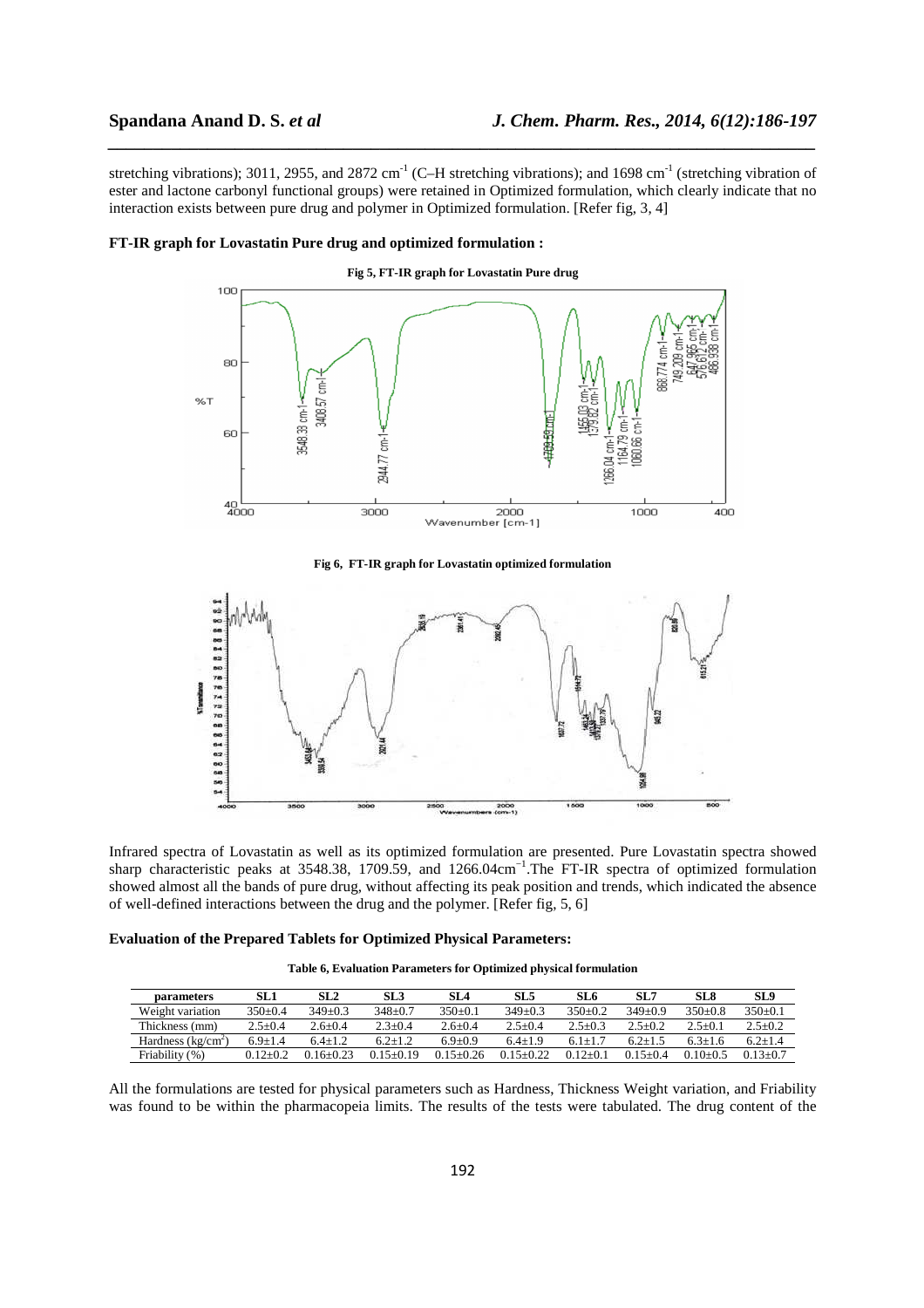formulation was determined and was found to be within the permissible limit .This study indicated that all the formulations prepared were good.[Refer table , 6]

*\_\_\_\_\_\_\_\_\_\_\_\_\_\_\_\_\_\_\_\_\_\_\_\_\_\_\_\_\_\_\_\_\_\_\_\_\_\_\_\_\_\_\_\_\_\_\_\_\_\_\_\_\_\_\_\_\_\_\_\_\_\_\_\_\_\_\_\_\_\_\_\_\_\_\_\_\_\_*

### **In-vitro dissolution Profiles for Simvastatin Immediate layer at 238nm in 0.1N HCl**

| Time(Mins) | S1    | S2    | S <sub>3</sub> | S4    | S5    | S6    |
|------------|-------|-------|----------------|-------|-------|-------|
|            |       |       |                |       |       |       |
|            | 25.92 | 32.67 | 28.67          | 34.57 | 22.61 | 26.61 |
| 10         | 39.36 | 57.53 | 54.91          | 59.63 | 49.96 | 53.56 |
| 15         | 68.21 | 81.24 | 74.91          | 86.35 | 68.65 | 78.62 |
| 30         | 87.92 | 94.72 | 88.72          | 96.29 | 81.44 | 88.83 |
| 45         | 98.52 | 98.72 | 94.78          | 99.59 | 92.83 | 94 26 |

**Table 7, In-vitro dissolution Profiles for Simvastatin Immediate layer at 238nm** 

|  |  |  | Fig 7, In-vitro dissolution Profiles for Simvastatin Immediate layer at 238nm in 0.1N HCl |  |  |  |
|--|--|--|-------------------------------------------------------------------------------------------|--|--|--|
|  |  |  |                                                                                           |  |  |  |



Among all formulations, S4 shows better drug release when compared with all other formulations. So formulation S4 selected as optimized formula consider as "S" in bilayer formulation. [Refer fig, 7]

# **In-vitro dissolution Profiles for Lovastatin Floating matrix layer in 0.1N Hcl 245nm**

| Time (Hrs) | <b>SL1</b> | SL <sub>2</sub> | SL <sub>3</sub> | SL <sub>4</sub> | SL5   | SL 6  | SL7   | SL <sub>8</sub> | SL <sub>9</sub> |
|------------|------------|-----------------|-----------------|-----------------|-------|-------|-------|-----------------|-----------------|
|            |            | 0               | 0               | 0               | 0     | 0     |       |                 |                 |
|            | 36.28      | 31.54           | 38.41           | 30.61           | 42.57 | 35.61 | 28.43 | 26.67           | 23.41           |
| 2          | 52.51      | 48.51           | 57.53           | 50.24           | 62.63 | 56.56 | 45.54 | 51.67           | 46.89           |
| 4          | 74.44      | 66.92           | 72.73           | 69.62           | 79.35 | 76.62 | 62.65 | 60.24           | 59.72           |
| 6          | 87.38      | 83.84           | 87.49           | 79.83           | 90.29 | 87.83 | 78.37 | 73.72           | 68.47           |
| 10         | 98.72      | 94.58           | 96.58           | 93.26           | 98.21 | 95.26 | 89.47 | 86.61           | 84.21           |
| 12         | 99.39      | 99.66           | 99.82           | 99.49           | 99.73 | 99.87 | 98.28 | 98.72           | 97.29           |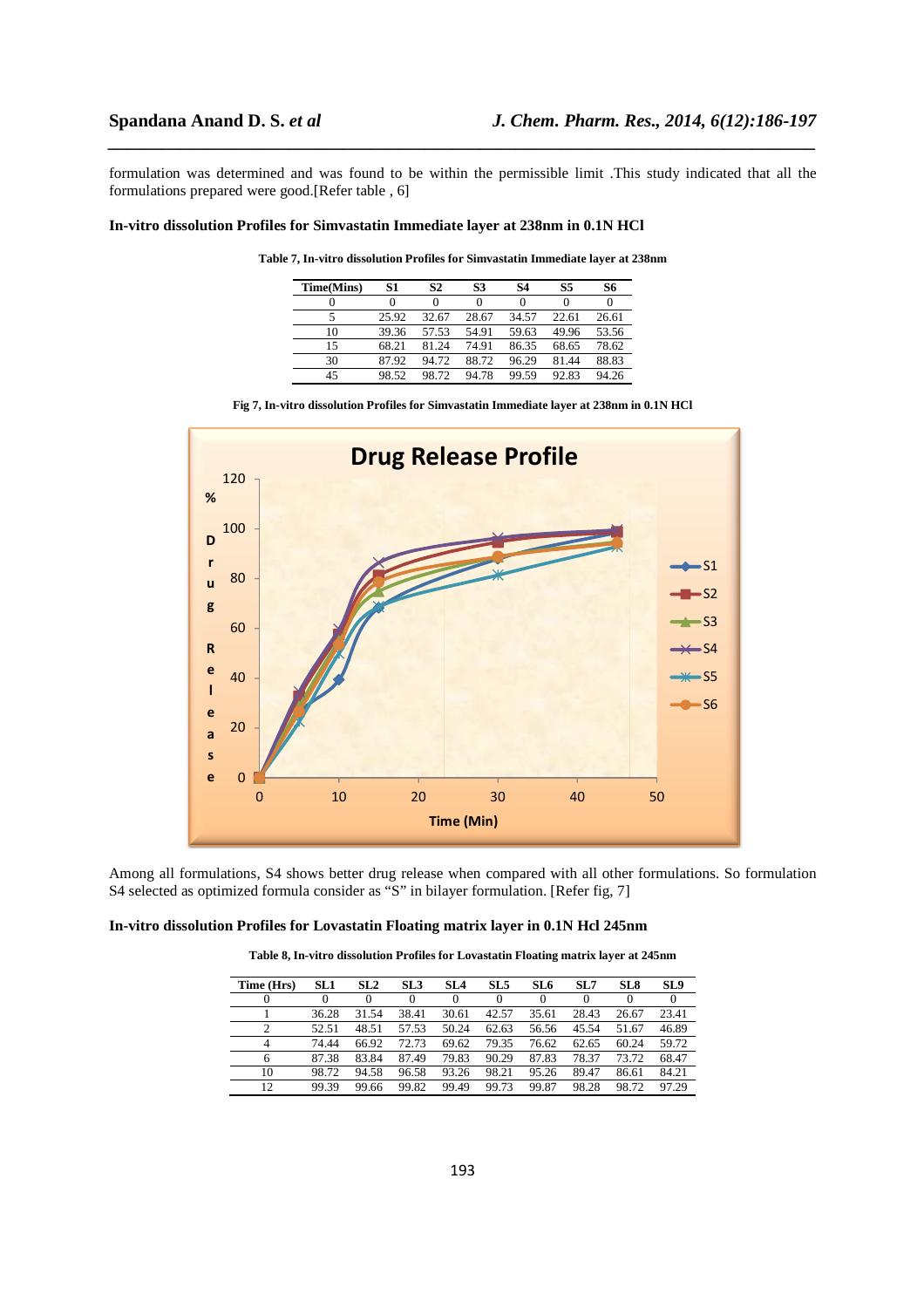

*\_\_\_\_\_\_\_\_\_\_\_\_\_\_\_\_\_\_\_\_\_\_\_\_\_\_\_\_\_\_\_\_\_\_\_\_\_\_\_\_\_\_\_\_\_\_\_\_\_\_\_\_\_\_\_\_\_\_\_\_\_\_\_\_\_\_\_\_\_\_\_\_\_\_\_\_\_\_* **Fig 8, In-vitro dissolution Profiles for Lovastatin Floating matrix layer in 0.1N Hcl 245nm** 

Among all formulations, SL9 shows better drug release when compared with all other formulations. So formulation SL9 selected as optimized formulation. [Refer fig, 8]

# **In-vitro Drug release kinetic studies of the optimized formulation:**



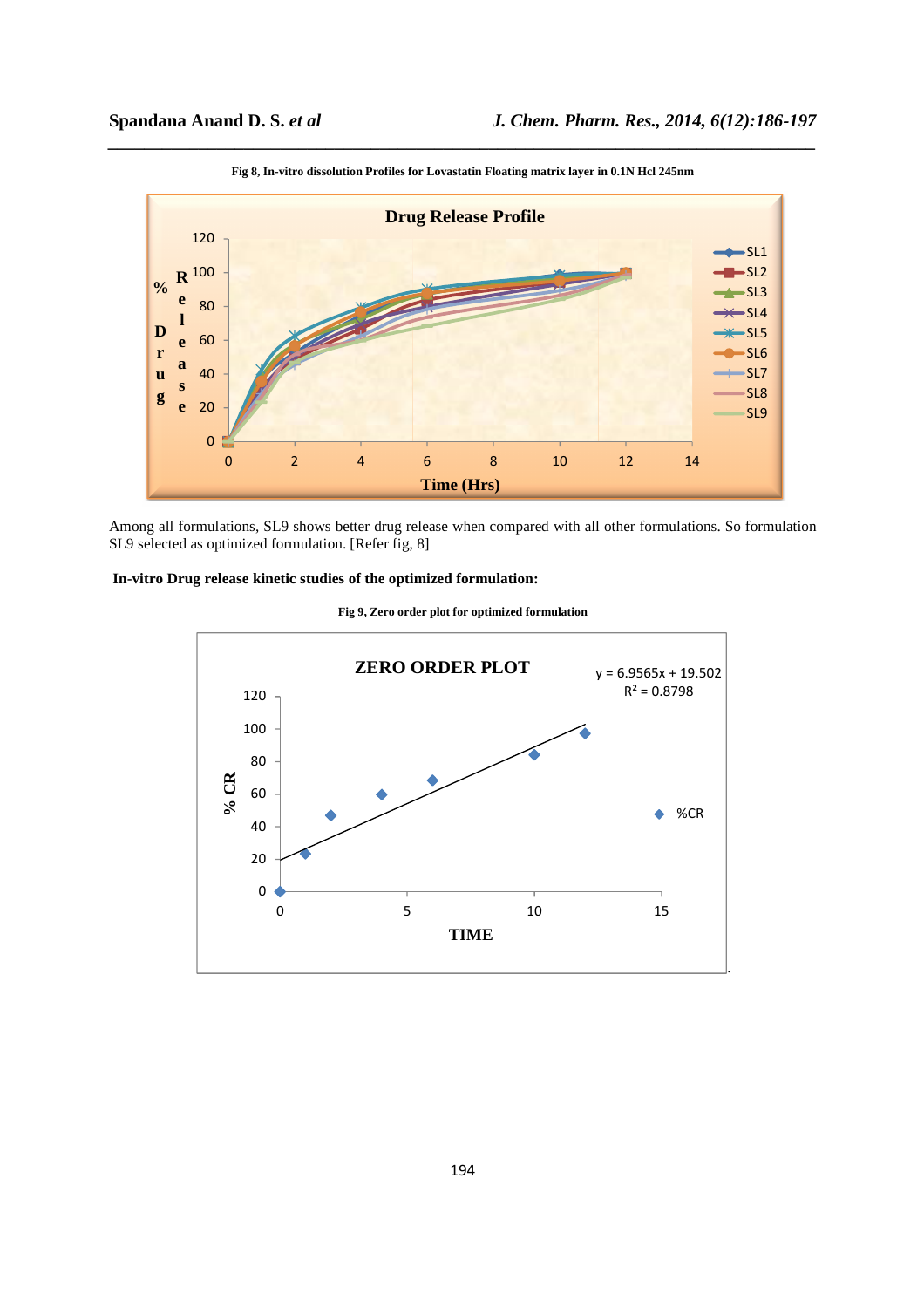| S.NO | TIME<br>(Hrs) | <b>LOG T</b> | <b>SOUARE</b><br><b>ROOT OF</b><br><b>TIME</b> | $\%$ CR  | $%$ DRUG<br><b>REMAINING</b> | LOG<br>$\%$ CR | $LOG\%$<br><b>DRUG</b><br><b>RETAINED</b> | <b>CUBE ROOT</b><br>OF %DRUG<br><b>REMAINING</b> |
|------|---------------|--------------|------------------------------------------------|----------|------------------------------|----------------|-------------------------------------------|--------------------------------------------------|
|      |               |              | 0                                              | $\theta$ | 100                          | $\theta$       |                                           | 4.641589                                         |
| ◠    |               |              |                                                | 23.41    | 76.59                        | 1.369401       | 1.884172                                  | 4.246756                                         |
|      |               | 0.30103      | 1.414214                                       | 46.89    | 53.11                        | 1.67108        | 1.725176                                  | 3.758883                                         |
| 4    | 4             | 0.60206      |                                                | 59.72    | 40.28                        | 1.77612        | 1.605089                                  | 3.427913                                         |
|      | h             | 0.778151     | 2.44949                                        | 68.47    | 31.53                        | 1.8355         | 1.498724                                  | 3.159182                                         |
| 6    | 10            |              | 3.162278                                       | 84.21    | 15.79                        | 1.925364       | 1.198382                                  | 2.508769                                         |
|      | 12            | .079181      | 3.464102                                       | 97.29    | 2.71                         | 1.988068       | 0.432969                                  | .394194                                          |

*\_\_\_\_\_\_\_\_\_\_\_\_\_\_\_\_\_\_\_\_\_\_\_\_\_\_\_\_\_\_\_\_\_\_\_\_\_\_\_\_\_\_\_\_\_\_\_\_\_\_\_\_\_\_\_\_\_\_\_\_\_\_\_\_\_\_\_\_\_\_\_\_\_\_\_\_\_\_* **Table 9, Drug release Kinetic studies for optimized formulation** 

**Fig 10, First order plot for optimized formulation** 



**Fig 11, Higuchi plot for optimized formulation** 

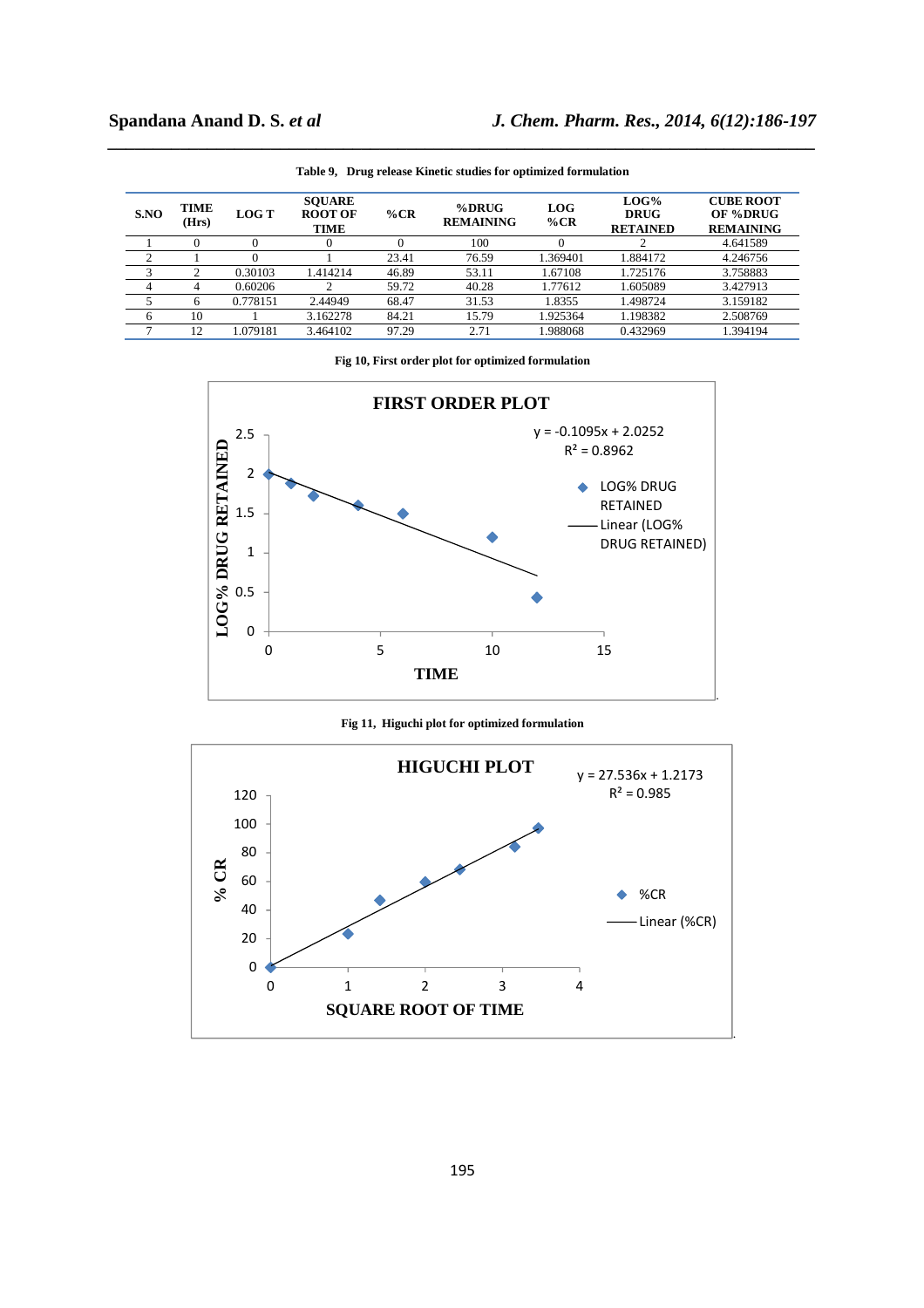

**Fig 12, Kores mayer peppas plot for optimized formulation** 

*\_\_\_\_\_\_\_\_\_\_\_\_\_\_\_\_\_\_\_\_\_\_\_\_\_\_\_\_\_\_\_\_\_\_\_\_\_\_\_\_\_\_\_\_\_\_\_\_\_\_\_\_\_\_\_\_\_\_\_\_\_\_\_\_\_\_\_\_\_\_\_\_\_\_\_\_\_\_*

**Fig 13, Hixson Crowell plot for optimized formulation** 



## **Accelerated stability studies of the optimized formulation:**

**Table 10, Accelerated Stability Studies of Optimized Formulation** 

| S.NO          | Time in days | <b>Physical</b> | Mean % drug content $\pm$ SD |                  |                    |                    |                |                    |
|---------------|--------------|-----------------|------------------------------|------------------|--------------------|--------------------|----------------|--------------------|
|               |              | changes         | <b>SIMVASTATIN</b>           |                  |                    | <b>LOVASTATIN</b>  |                |                    |
|               |              |                 | $25^{\circ}$ C/60%           | $30^0$ C/75%     | $40^{\circ}$ C/75% | $25^{\circ}$ C/60% | $30^0$ C/75%   | $40^{\circ}$ C/75% |
|               | 01           | No Change       | $99.58 \pm 0.49$             | $99.58 \pm 0.49$ | $99.58 \pm 0.49$   | $99.74 \pm 0.12$   | $99.74 + 0.12$ | $99.74 + 0.12$     |
|               | 30           | No Change       | $99.32 \pm 0.39$             | $99.47 \pm 0.42$ | $99.46 \pm 0.83$   | $99.31 + 0.37$     | $99.58 + 0.41$ | $99.39 + 0.34$     |
|               | 60           | No Change       | $99.21 \pm 0.81$             | $99.32 \pm 0.80$ | $99.55 \pm 0.45$   | $99.24 \pm 0.37$   | $99.46 + 0.32$ | $99.73 \pm 0.31$   |
| $\mathcal{I}$ | 90           | No Change       | $99.17 \pm 0.43$             | $98.94 \pm 0.73$ | 99.71 $\pm$ 0.19   | $99.10 \pm 0.91$   | $99.21 + 0.43$ | $99.81 + 0.99$     |

In accelerated stability studies of optimized formulation it was observed that there was no change in physical changes even after storage at  $40^{\circ}$  c/75% for three months. (Refer table, 10)